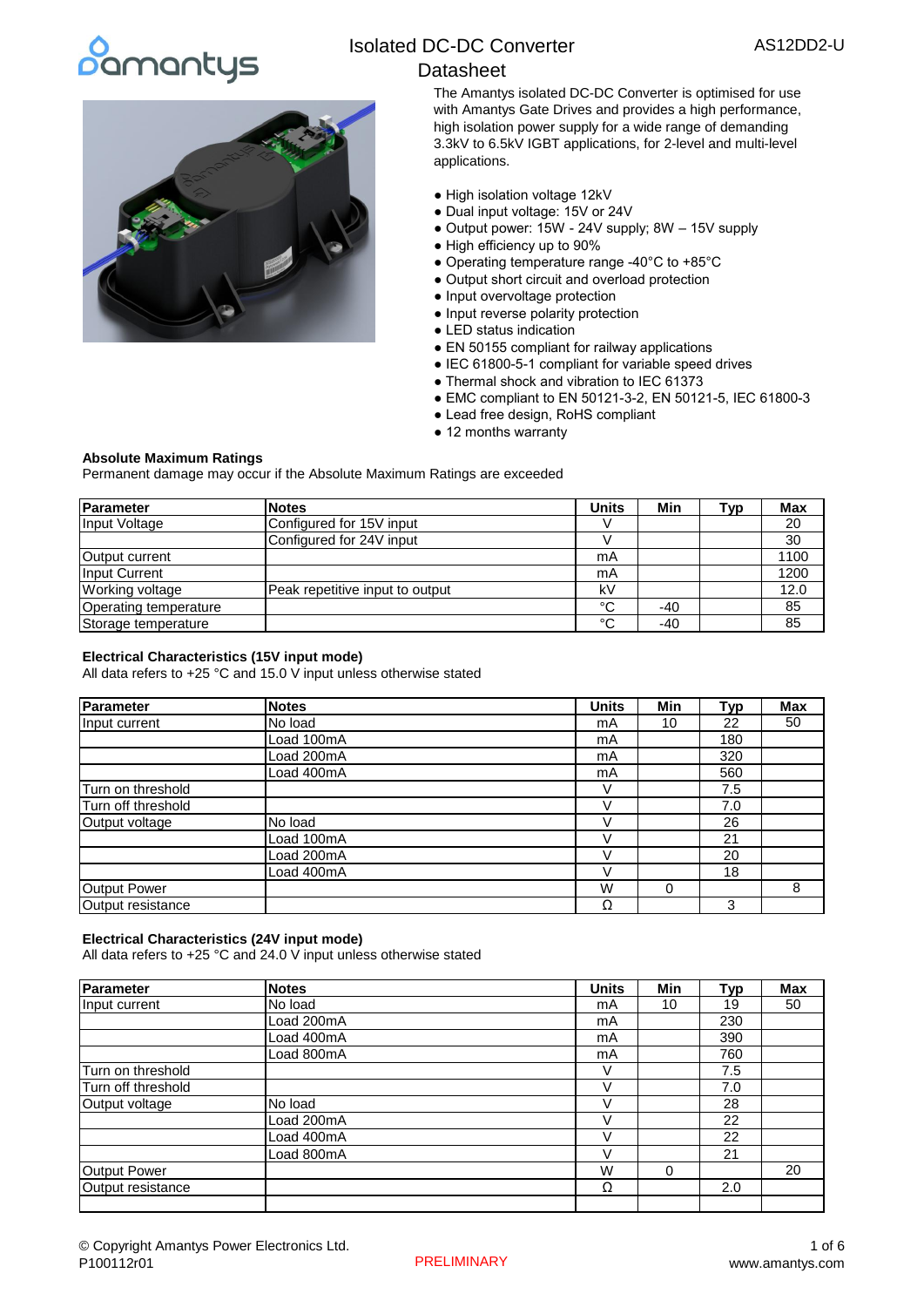

#### **General electrical specifications**

All data refers to +25°C unless otherwise stated

| Parameter                   | <b>Notes</b>                                    | <b>Units</b> | Min | Tvp  | <b>Max</b> |
|-----------------------------|-------------------------------------------------|--------------|-----|------|------------|
|                             |                                                 |              |     |      |            |
| Coupling capacitance        | Primary to secondary side                       | рF           |     | 6    | 10         |
| Maximum dV/dt               |                                                 | kV/µs        |     |      | 50         |
| Internal capacitance        | Between Vout and GND-OUT                        | μF           |     | 50   |            |
| Short circuit protection    | Input current with output shorted (15V mode)    | mA           |     | 150  |            |
|                             | Input current with output shorted (24V mode)    | mA           |     | 110  |            |
| Short circuit protection    | Output current with output shorted (15V mode)   | mA           |     | 890  |            |
|                             | Output current with output shorted (24V mode)   | mA           |     | 1060 |            |
| Reverse polarity protection | Indefinite - automatic recovery, 2.6A PTC fused |              |     |      |            |

#### **Standards Compliance**

All data refers to +25°C unless otherwise stated

|                              | <b>Notes</b>                                     | <b>Test Standard</b>      |
|------------------------------|--------------------------------------------------|---------------------------|
| Impulse test (Type test)     | 25 kV 1.2/50 µs input/output to base             |                           |
|                              | 40 kV 1.2/50 µs input to output                  |                           |
| Dielectric test (Type test)  | 11.6 kVrms input/output to base, 50 Hz, 60 sec   |                           |
|                              | 18.5 kVrms input to output, 50 Hz, 60 sec        |                           |
| Partial discharge (Type test | ≥11.0 kV rms extinction, <10 pC, input to output |                           |
| and production test)         |                                                  |                           |
| <b>EMC Immunity</b>          | EN 50121-3-2 Rolling Stock, EN 50121-5           |                           |
|                              | Trackside, IEC 61800-3 Variable Speed Drives     |                           |
| Electrostatic discharge      | Air ±8 kV, contact ±6 kV, Perf Criterion B       | IEC 61000-4-2             |
| Radiated immunity            | 10 V/m 80-2000 MHz, Perf Criterion A             | IEC 61000-4-3             |
| Fast burst immunity          | ±4 kV, Perf Criterion A                          | IEC 61000-4-4             |
| Surge immunity               | ±2 kV, Perf Criterion B                          | IEC 61000-4-5             |
| Conducted immunity           | 10 Vrms, Perf Criterion A                        | IEC 61000-4-6             |
| Magnetic field immunity      | 100 A/m AC, 300 A/m DC, Perf Criterion A         | IEC 61000-4-8             |
| Damped osc. voltage          | 2.5 kV line-earth, Perf Criterion B              | IEC 61000-4-12            |
| Radiated emissions (E-field) | 20-230/230-1000 MHz, 50/57 dBuV/m q-pk, 3 m      | EN 55011 class A, group 1 |
| Conducted emissions          | 0.15-0.5/0.5-30 MHz 99/93 dBuV/m quasi-pk        | EN 55016-2-1              |

#### **General specifications**

All data refers to +25°C unless otherwise stated

| Parameter                    | <b>Notes</b>                                | <b>Units</b> | Min | <b>Typ</b> | <b>Max</b> |
|------------------------------|---------------------------------------------|--------------|-----|------------|------------|
| <b>Operating temperature</b> |                                             | °C           | -40 |            | 85         |
| Storage temperature          |                                             | $^{\circ}C$  | -40 |            | 85         |
| Humidity                     | Compliant to EN 50155 Railways Applications | %            |     | 85         | 95         |
|                              | Electronic Equipment Used on Rolling Stock  |              |     |            |            |
| Material flammability rating | UL94V-0 rated                               |              |     |            |            |
| Pollution degree             | Class 2                                     |              |     |            |            |
| Weight                       |                                             | g            |     | 260        |            |
| Maximum altitude             | Derate above this: Amantys to advise        | m            |     |            | 2000       |
| Reliability - See Note 1     | Failure rate (normal life) - Calculated     | <b>FIT</b>   |     | 125        |            |
|                              | Lifetime (end of life) - Calculated         | vears        |     | 20         |            |
| Environmental compliance     | Reach                                       |              |     |            |            |
|                              | <b>RoHS</b>                                 |              |     |            |            |
| Creepage                     | Input to output                             | mm           | 80  |            |            |
|                              | Input or output to mounting base            | mm           | 65  |            |            |
| Clearance                    | Input to output                             | mm           | 65  |            |            |
|                              | Input or output to mounting base            | mm           | 42  |            |            |

Notes:

1 - Failure rate and lifetime are calculated figures and can not be warranted by Amantys Power Electronics Limited.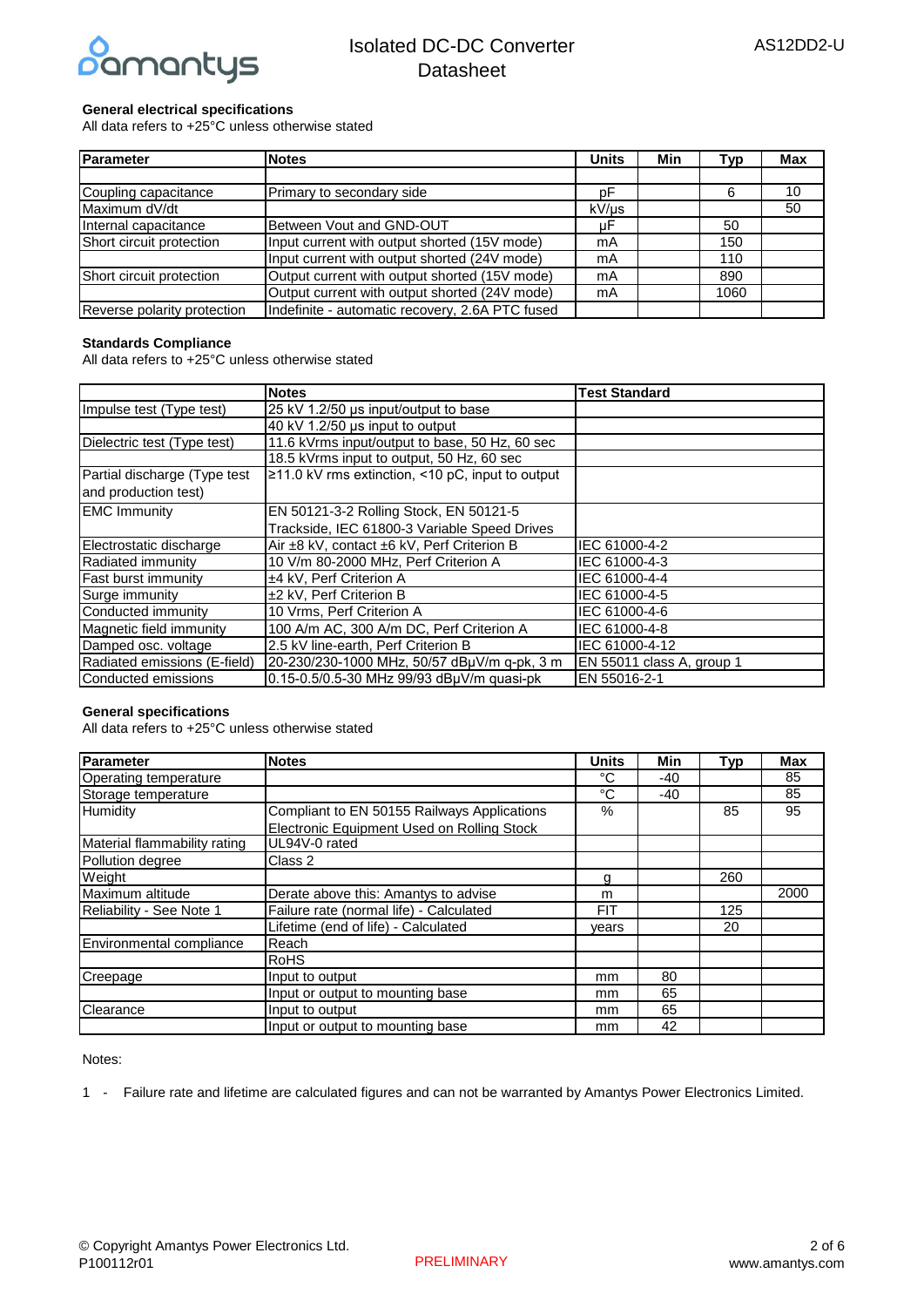

#### **Interfaces**

| Interface       | <b>IDescription</b> | <b>IManufacturer</b>           | <b>IPart Number</b>                          |
|-----------------|---------------------|--------------------------------|----------------------------------------------|
| Input           | I3 wav connector    | <b>ITE Connectivity (Tyco)</b> | TAMP - 104257-2 - Housing, Receptacle, 3-way |
| <b>I</b> Output | I4 wavconnector     | <b>TE Connectivity (Tyco)</b>  | AMP - 104257-3 - Housing, Receptacle, 4-way  |

| Power Supply Input |                            |   |  |  |
|--------------------|----------------------------|---|--|--|
| Pinout             | Voltage Pins               |   |  |  |
| Supply             |                            |   |  |  |
| Supply             | $\mathsf{V}_{\mathsf{DC}}$ | າ |  |  |
| Supply             |                            | 3 |  |  |

| Pin 1 | 품이<br>B<br>ă<br>C10<br>۰<br>൹<br>C <sub>2</sub><br>R |
|-------|------------------------------------------------------|
|       | PB/23-05                                             |

| <b>Power Supply Output</b> |                     |              |  |  |
|----------------------------|---------------------|--------------|--|--|
| <b>Pinout</b>              | <b>Voltage Pins</b> |              |  |  |
| Supply + VDC               |                     |              |  |  |
| Tx1                        | АC                  | 2 (Reserved) |  |  |
| Tx2                        | АC                  | 3 (Reserved) |  |  |
| Supply -                   |                     | 4            |  |  |



#### **LED Status Indication**

| Green LED I | Red LED Indication |                                                      |
|-------------|--------------------|------------------------------------------------------|
| ΟN          | OFF                | Output voltage present - DC-DC Converter operational |
| ON          | ΟN                 | Output overvoltage - See Note 1 below                |

 $\sqrt{2}$ 

Notes:

1) If the Red LED comes on check that the input voltage is correct.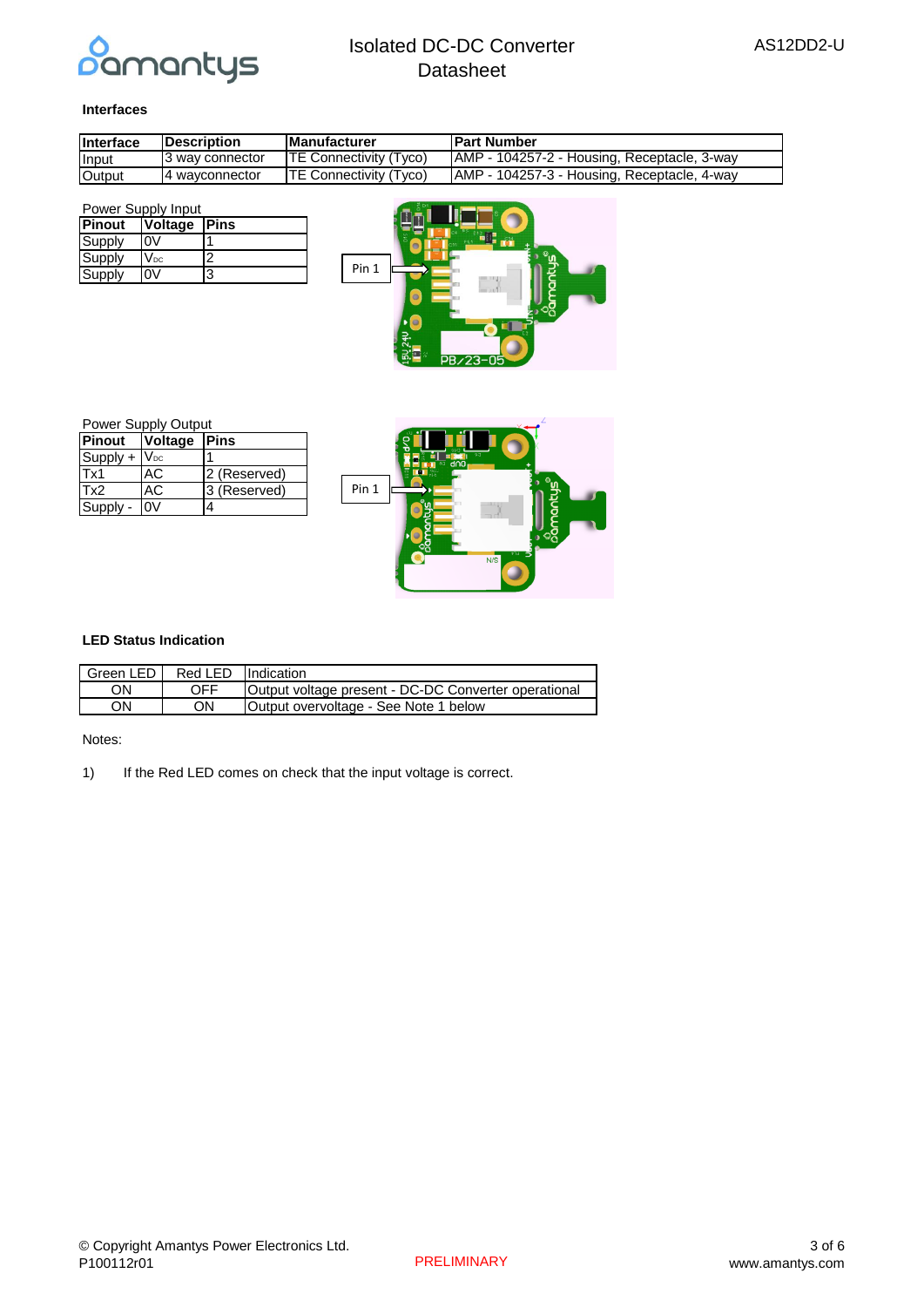

## **Output voltage vs Output current (Vin = 15V and Vin = 24V)**



## **Output voltage vs temperature**

Vin = 15V, Load = 50Ω, 100Ω, 200V

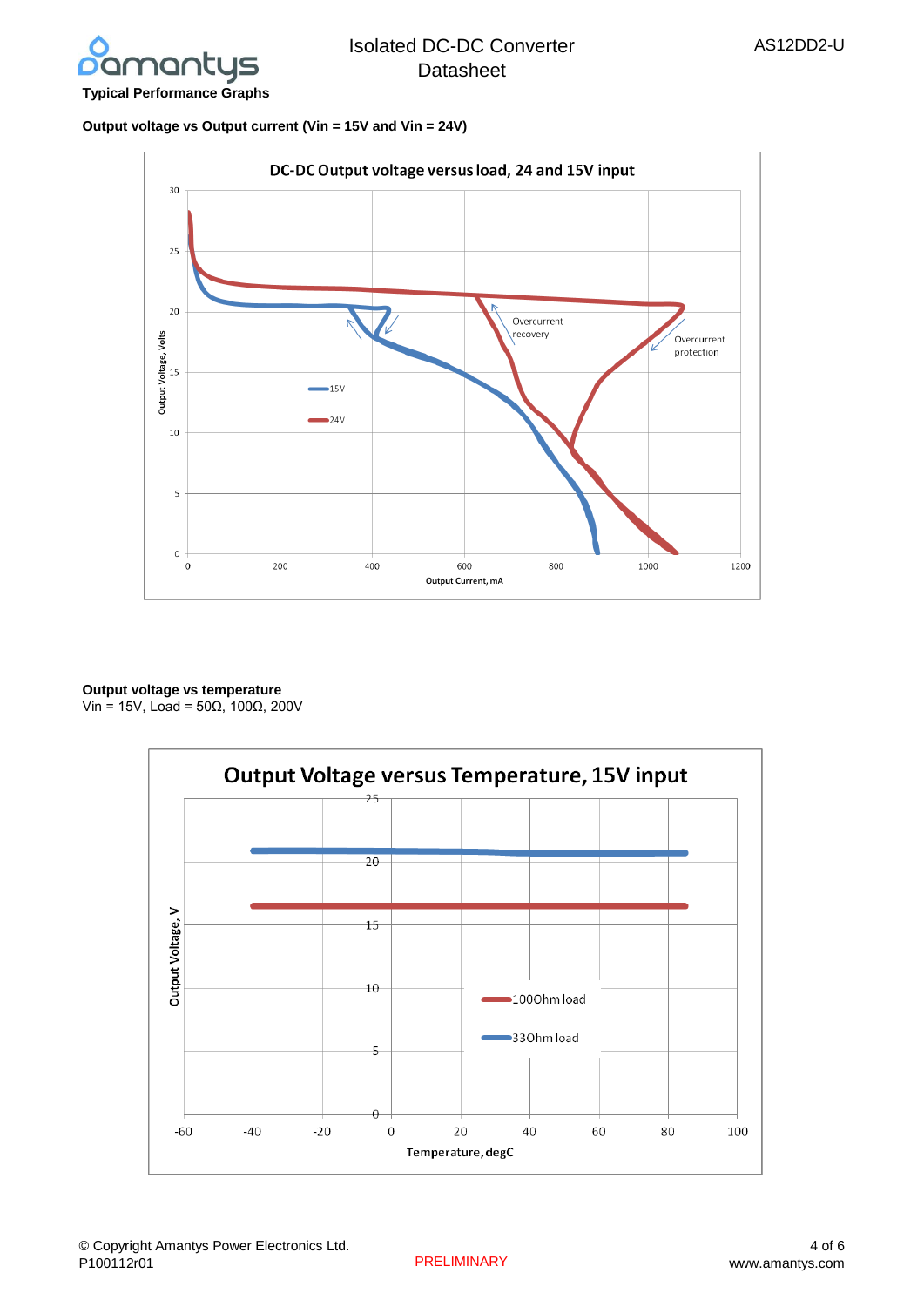